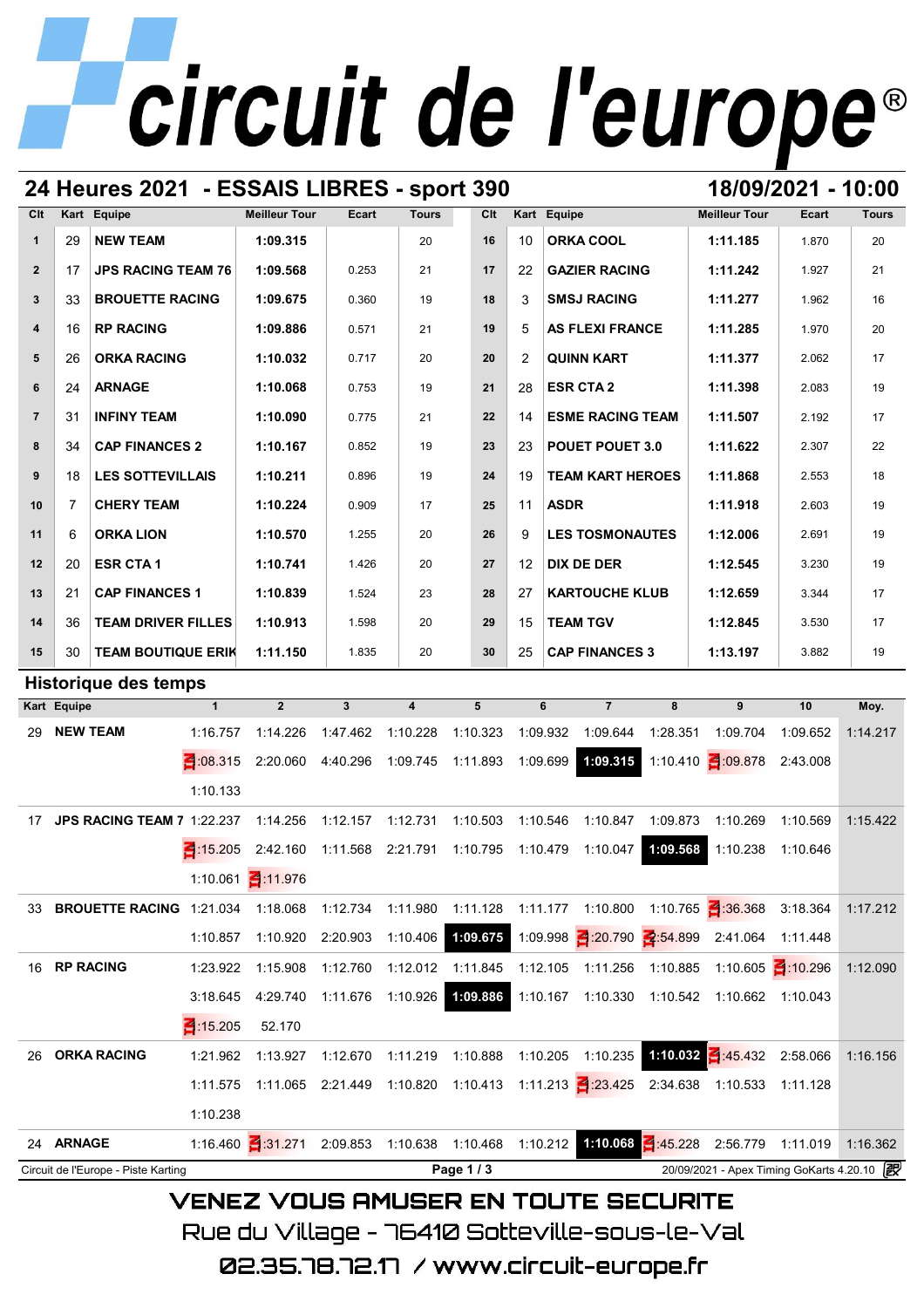## Teircuit de l'europe

|    | Kart Equipe                                                                                                    | $\mathbf{1}$           | $\overline{2}$    | 3                            |                              | 5          | ĥ                          | $\overline{7}$                                                                            | 9                                                 | 10       | Moy.     |
|----|----------------------------------------------------------------------------------------------------------------|------------------------|-------------------|------------------------------|------------------------------|------------|----------------------------|-------------------------------------------------------------------------------------------|---------------------------------------------------|----------|----------|
|    |                                                                                                                | 1:10.314               | 2:20.388          |                              |                              |            |                            | 1:11.292 1:10.354 1:10.404 1:26.174 2:55.961 1:10.318 1:10.436 1:10.660                   |                                                   |          |          |
|    | 31 INFINY TEAM                                                                                                 | 1:22.469               |                   |                              | 1:18.074  1:12.791  1:11.790 |            |                            | 1:12.168  1:10.931  1:08.529  2:42.640                                                    | 1:10.490 1:10.423                                 |          | 1:16.266 |
|    |                                                                                                                | 1:10.090               |                   |                              |                              |            |                            | 1:11.062 1:10.108 2:20.099 0:08.041 3:17.695 1:10.685 1:11.082 1:10.571 1:12.049          |                                                   |          |          |
|    |                                                                                                                | 1:11.137 1:10.627      |                   |                              |                              |            |                            |                                                                                           |                                                   |          |          |
|    | 34 CAP FINANCES 2                                                                                              | 1:21.470               | 1:19.822          |                              |                              |            |                            | 1:16.395  1:12.265  1:11.975  1:11.129  1:11.225  1:11.481  1:10.887  1:06.219            |                                                   |          | 1:18.632 |
|    |                                                                                                                | 3:03.952               | 1:12.022 2:23.140 |                              |                              |            |                            | 1:12.442 <b>1:10.167</b> 1:07.337  2:36.584  1:14.176  1:14.284  2:21.422                 |                                                   |          |          |
|    | 18 LES SOTTEVILLAIS                                                                                            | 1:19.754               | 1:14.664          |                              |                              |            |                            | 1:12.194  1:12.179  1:10.895  1:10.812  1:10.211  1:10.236  3:3813  3:37.640              |                                                   |          | 1:19.480 |
|    |                                                                                                                | 1:15.470               |                   |                              |                              |            |                            | 1:15.619 2:31.142 1:12.726 3:11.750 3:11.919 1:17.636 1:17.390 1:17.421 3:8.039           |                                                   |          |          |
|    | 7 CHERY TEAM                                                                                                   | 1:18.758               |                   |                              |                              |            |                            | 1:13.537 1:13.491 3:10.086 3:43.913 1:11.789 3:19.132 2:52.078 1:10.225 1:10.224          |                                                   |          | 1:28.128 |
|    |                                                                                                                | 322                    |                   |                              |                              |            |                            | 3:33.340 1:10.358 3:26.786 2:29.749 1:11.437 3:06.058 2:25.874                            |                                                   |          |          |
| 6  | <b>ORKA LION</b>                                                                                               | 1:25.252               |                   |                              |                              |            |                            | 1:19.852 1:21.280 1:20.171 3:21.136 2:50.661 1:12.231 1:11.653 1:10.922 3:20.859          |                                                   |          | 1:14.262 |
|    |                                                                                                                |                        |                   |                              |                              |            |                            | 2:38.548 3:50.296 1:11.173 1:10.748 1:11.088 1:11.053 3:10.146 2:46.601 1:12.864 1:10.814 |                                                   |          |          |
|    |                                                                                                                | 1:10.570               |                   |                              |                              |            |                            |                                                                                           |                                                   |          |          |
|    | 20 ESR CTA 1                                                                                                   | 1:18.368               |                   |                              |                              |            |                            | 1:13.422 1:12.847 1:12.017 1:12.021 1:10.946 1:11.554 1:10.741 3:34.916 3:10.772          |                                                   |          | 1:16.428 |
|    |                                                                                                                |                        |                   |                              |                              |            |                            | 1:11.476 1:10.368 2:20.217 1:12.175 1:06.014 3:28.938 1:11.763 1:11.202 1:11.005 1:11.837 |                                                   |          |          |
|    |                                                                                                                | 1:11.258               |                   |                              |                              |            |                            |                                                                                           |                                                   |          |          |
| 21 | <b>CAP FINANCES 1</b>                                                                                          | 1:19.930               |                   | 1:13.622  1:13.733  1:12.148 |                              |            |                            | 1:12.081  1:11.924  1:11.442  1:11.370  1:11.232  1:10.926                                |                                                   |          | 1:16.167 |
|    |                                                                                                                |                        |                   |                              |                              |            |                            | 2 08.588 2:48.197 1:11.803 2:25.271 1:13.672 1:11.138 1:11.245 1:11.586 1:10.839          |                                                   | 1:10.894 |          |
|    |                                                                                                                | 1:12.590 1:13.057      |                   | 44.984                       | 1:11.538                     |            |                            |                                                                                           |                                                   |          |          |
|    | 36 TEAM DRIVER FILLE 1:21.426 1:19.780 1:15.642 1:11.782 1:09.612 2:25.264 1:12.586 1:11.342 1:11.027 1:11.705 |                        |                   |                              |                              |            |                            |                                                                                           |                                                   |          | 1:13.384 |
|    |                                                                                                                | 3 09.904               |                   |                              |                              |            |                            | 3:45.601 1:12.234 1:11.975 1:11.662 1:10.913 1:11.317 2:35.797 1:12.354 1:12.953          |                                                   |          |          |
|    | 30 TEAM BOUTIQUE ER 1:23.016 1:19.603 1:12.671 1:11.883 1:11.794 1:11.674 1:11.150 1:11.958                    |                        |                   |                              |                              |            |                            |                                                                                           | 1:11.561  1:11.635                                |          | 1:12.901 |
|    |                                                                                                                |                        |                   |                              |                              |            |                            | 1:11.178 1:13.085 2:20.642 4:44.540 1:12.394 1:12.000 1:23.289 2:47.637 1:11.331 1:11.354 |                                                   |          |          |
|    |                                                                                                                | 1:11.218               |                   |                              |                              |            |                            |                                                                                           |                                                   |          |          |
|    | 10 ORKA COOL                                                                                                   | 1:23.443               |                   |                              |                              |            |                            | 1:16.502 1:16.432 1:14.351 4:14.561 2:26.658 1:13.649 1:14.202 1:12.265 4:13.218          |                                                   |          | 1:19.660 |
|    |                                                                                                                | 2:39.517               |                   |                              |                              |            |                            | 1:14.207 2:26.211 1:12.088 1:12.147 1:19.806 2:34.909 1:11.617 1:11.185 1:11.497          |                                                   |          |          |
|    |                                                                                                                | 3 11.864               |                   |                              |                              |            |                            |                                                                                           |                                                   |          |          |
|    | 22 GAZIER RACING                                                                                               | 1:26.290               |                   |                              |                              |            |                            | 1:28.255 1:19.791 1:17.312 1:17.249 1:16.056 1:15.880 3:1.341 3:23.305 1:13.544           |                                                   |          | 1:20.572 |
|    |                                                                                                                | 1:12.579               | 2:25.728          |                              |                              |            | 49.763                     |                                                                                           | 1:12.311  1:13.577  1:11.879  1:13.634            |          |          |
|    |                                                                                                                | 1:11.242 $\leq$ 13.273 |                   |                              |                              |            |                            |                                                                                           |                                                   |          |          |
| 3  | <b>SMSJ RACING</b>                                                                                             | 1:28.948               | 1:14.273          | 1:14.604                     |                              |            |                            | 1:12.738  1:12.568  1:14.659  3:44.778  1:14.797  1:13.647  1:13.370                      |                                                   |          | 1:21.236 |
|    |                                                                                                                |                        | $2:26.445$ 12.491 | 3:28.090                     | 1:12.259                     |            | 1:12.045 1:11.277 1:17.977 |                                                                                           |                                                   |          |          |
| 5  | <b>AS FLEXI FRANCE</b>                                                                                         | 1:24.796               | 1:17.837          | 1:18.060                     |                              |            |                            | 1:14.090  1:14.004  1:12.175  1:12.367  1:12.127  1:31.348  3:23.424                      |                                                   |          | 1:18.265 |
|    | Circuit de l'Europe - Piste Karting                                                                            |                        |                   |                              |                              | Page 2 / 3 |                            |                                                                                           | 20/09/2021 - Apex Timing GoKarts 4.20.10 <b>图</b> |          |          |

## **VENEZ VOUS AMUSER EN TOUTE SECURITE**

Rue du Village – 76410 Sotteville-sous-le-Val

02.35.78.72.17 /www.circuit-europe.fr